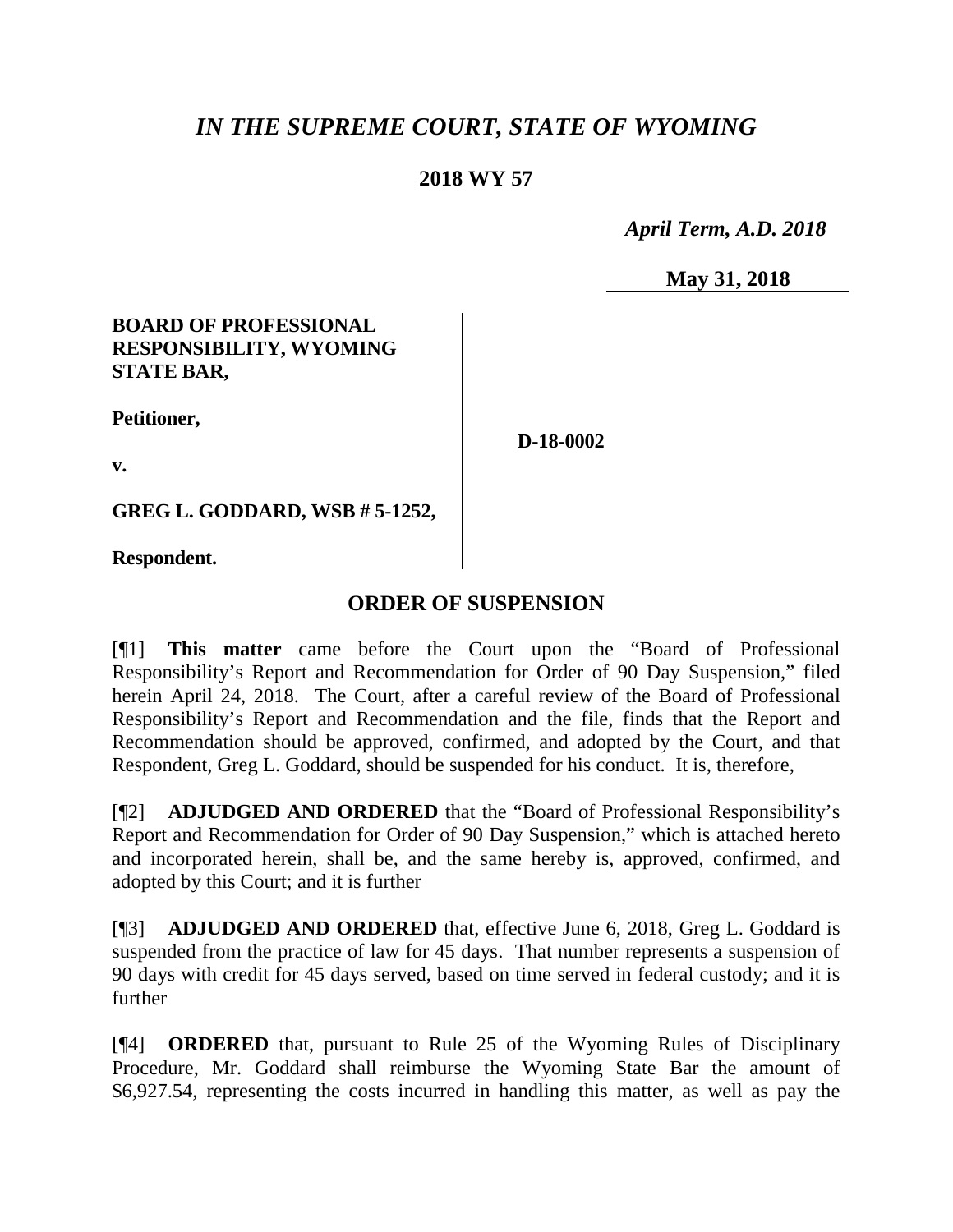administrative fee of \$750.00. Mr. Goddard shall pay the total amount of \$7,677.54 to the Wyoming State Bar on or before October 1, 2018; and it is further

[¶5] **ORDERED** that the Clerk of this Court shall docket this Order of Suspension, along with the incorporated Report and Recommendation for Order of 90 Day Suspension, as a matter coming regularly before this Court as a public record; and it is further

[¶6] **ORDERED** that, pursuant to Rule 9(b) of the Wyoming Rules of Disciplinary Procedure, this Order of Suspension, along with the incorporated Report and Recommendation for Order of 90 Day Suspension, shall be published in the Wyoming Reporter and the Pacific Reporter; and it is further

[¶7] **ORDERED** that the Clerk of this Court cause a copy of this Order of Suspension to be served upon Respondent, Greg L. Goddard.

[ $\textsf{N}$ 8] **DATED** this 31<sup>st</sup> day of May, 2018.

### **BY THE COURT:**

 $\sqrt{s}$ 

**E. JAMES BURKE Chief Justice**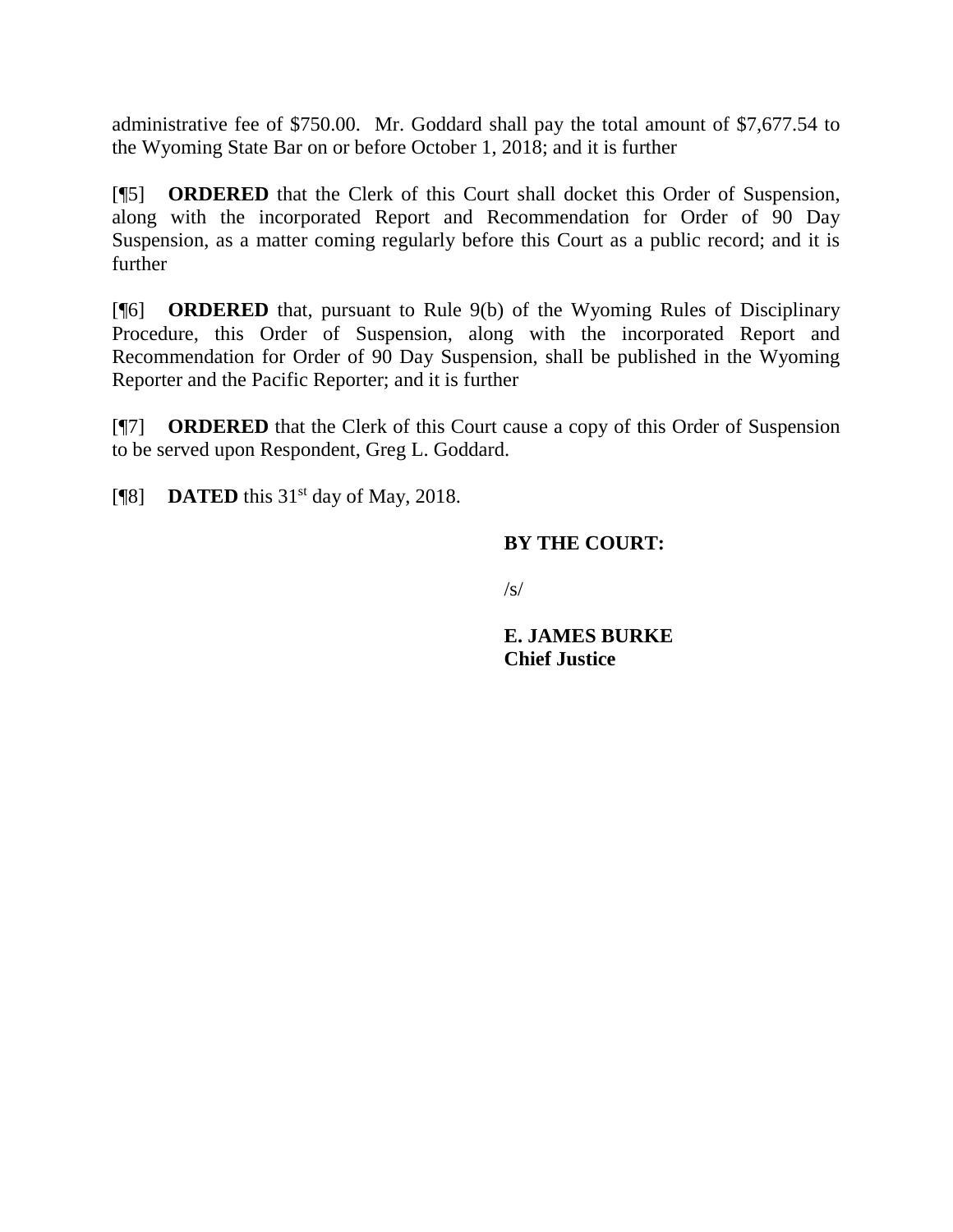#### **BEFORE THE SUPREME COURT STATE OF WYOMING**

丿

 $\lambda$ 

 $\lambda$ 

In the Matter of Greg Goddard

**WSB** No. 5-1252,

Respondent.

**BPR No. 2016-28** 

IN THE SUPREME COURT

**APR 24 2018** 

**CIA BENNETT.** 

WYOMING

## **BOARD OF PROFESSIONAL RESPONSIBILITY'S REPORT** AND RECOMMENDATION FOR ORDER OF 90 DAY SUSPENSION

THIS MATTER came before the Board of Professional Responsibility of the Wyoming State Bar (the "Board") on March 26, 2018, for a disciplinary hearing pursuant to Rule 15(b), Wyo.R.Disc.Proc. The entire board was in attendance. The Wyoming State Bar was represented by Bar Counsel, Mark W. Gifford. Respondent was present in person as was his counsel, Scott E. Ortiz. Bar Counsel's Exhibits BC-1 through BC-30 and BC-32 through BC-61 were received into evidence, as were Respondent's Exhibits 1 and 25.

Based upon the exhibits received into evidence, the testimony of witnesses and with due consideration given to the statements of counsel, the Board unanimously FINDS, CONCLUDES and RECOMMENDS as follows:

#### **Findings of Fact**

The Board accepts the parties' pre-hearing stipulation and renders the following 1. findings based upon the stipulation, Respondent's supporting affidavit of factual basis, and the testimony and exhibits received into evidence at the hearing: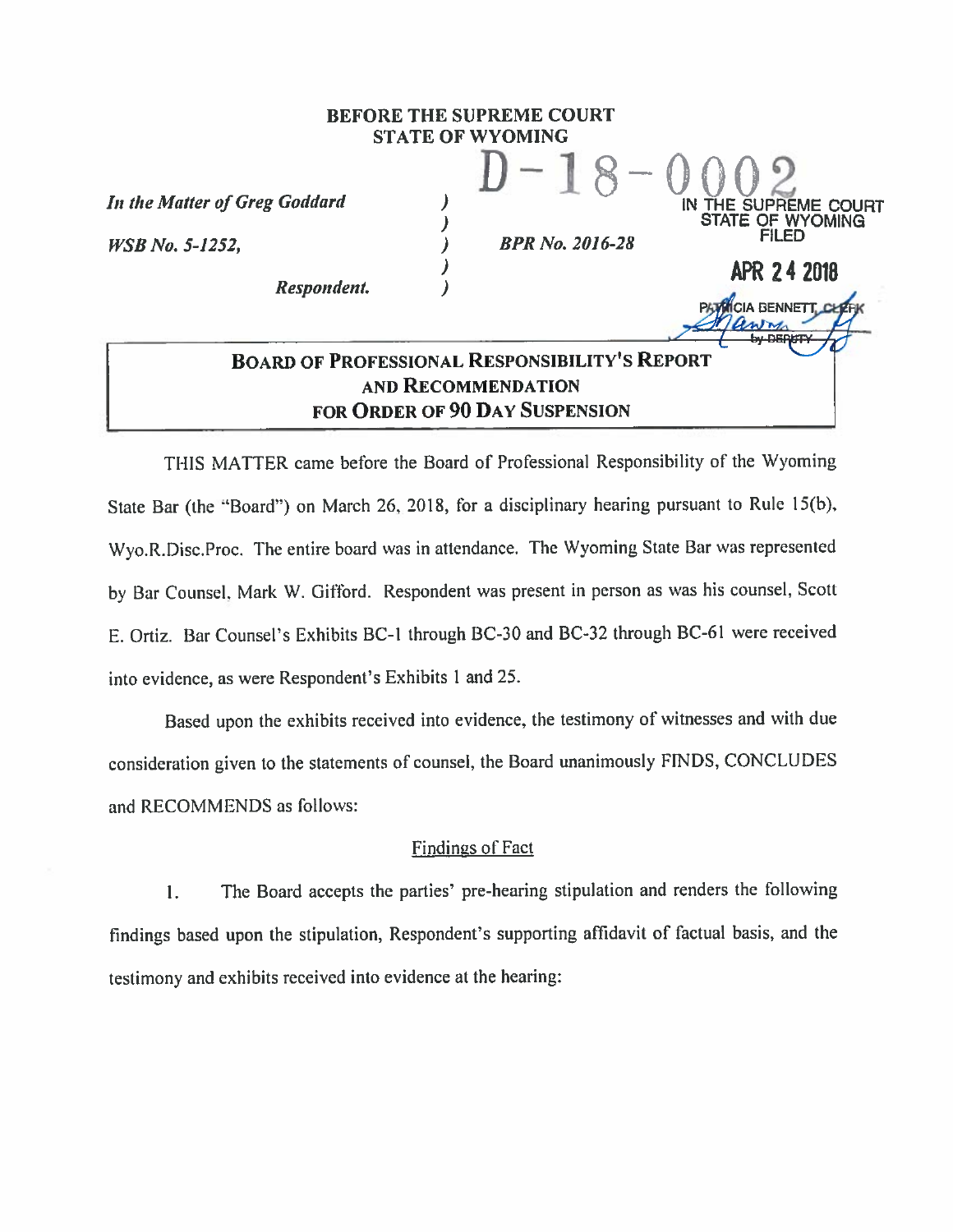Respondent is a licensed attorney in the State of Wyoming, Bar #5-1252. a. Respondent has been licensed to practice in Wyoming since 1972, and maintains an active practice of law in Buffalo, Wyoming.

This case stems from Respondent's representation of Stacey Ridley and  $<sub>b</sub>$ .</sub> her desire to file personal bankruptcy. Respondent's representation of Ms. Ridley originally began in 2011 but, due to a number of personal issues, it was very difficult for Ms. Ridley to follow through with the requirements of filing a bankruptcy petition. After Ms. Ridley stopped coming to Respondent's office for scheduled appointments, and refused to sign necessary paperwork, Respondent ultimately closed the file for a year or more. In 2015, Ms. Ridley renewed her interest in filing a bankruptcy petition.

Ms. Ridley's bankruptcy petition was ultimately drafted and ready for filc. ing in September 2015. This generally coincided with a partial distribution of assets from the Estate of Charles Evitt. In the Evitt probate proceeding, Respondent was representing Ms. Ridley's mother, Mary Jo Evitt. Ms. Evitt was the surviving spouse, who had elected against the terms of her husband's will. Ms. Ridley was Charles Evitt's stepdaughter. In his will, Mr. Evitt left Ms. Ridley a cash bequest of \$25,000.

When preparing the petition, Respondent knowingly failed to list the d. \$25,000 bequest as a contingent asset on Ms. Ridley's bankruptcy schedule of assets.

One of Ms. Ridley's creditors was aware of the \$25,000 bequest in the e. will, and raised the issue with the bankruptcy trustee. Within a couple of months after this notification, the \$25,000 was provided to the bankruptcy trustee and ultimately distributed to Ms. Ridley's creditors.

2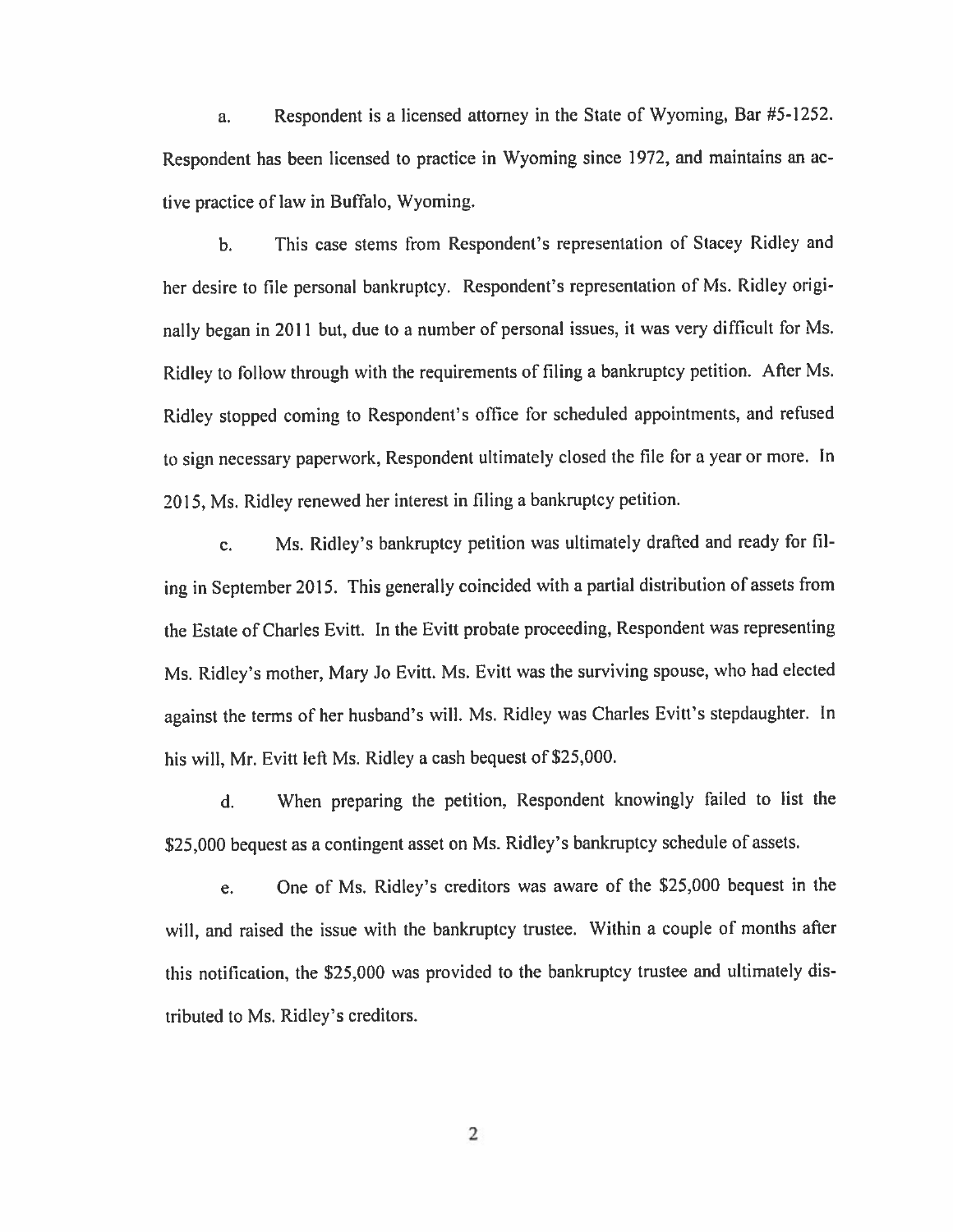The Representative of the Office of the United States Trustee, Daniel f. Morse, had serious concerns about this sequence of events, and as a result, filed a complaint against Ms. Ridley, based on the failure to list the \$25,000 bequest.

After reviewing the complaint from the bankruptcy trustee, Respondent g. agreed, via signed stipulation, to a two (2) year suspension from practicing in bankruptcy court. Respondent also agreed to return any fees he received from Ms. Ridley, (or her family members), for the work Respondent performed during the bankruptcy proceeding. Respondent further agreed to provide to the bankruptcy trustee verification of his selfreport of his actions to Bar Counsel.

Subsequent to Respondent's suspension in bankruptcy court, Respondent h. was notified that the U.S. Attorney's Office intended to seek an indictment charging Respondent with a bankruptcy fraud offense.

After negotiations with the U.S. Attorney's office, a plea agreement was i. reached wherein Respondent entered a guilty plea to the misdemeanor offense of contempt of court. Part of the plea agreement also required Respondent to spend 45 days in jail as part of a stipulated sentence. This plea agreement was accepted by Magistrate Judge Kelly Rankin and sentence was ordered.

Respondent began his jail sentence in early December 2016, until ordered j. to be released by the Federal Marshal's office in January 2017.

The failure on Respondent's part to list the \$25,000 contingent asset inik. tially jeopardized Ms. Ridley's chance to receive a discharge through the bankruptcy court. Respondent obtained and paid for new counsel for Ms. Ridley. After a hearing in

3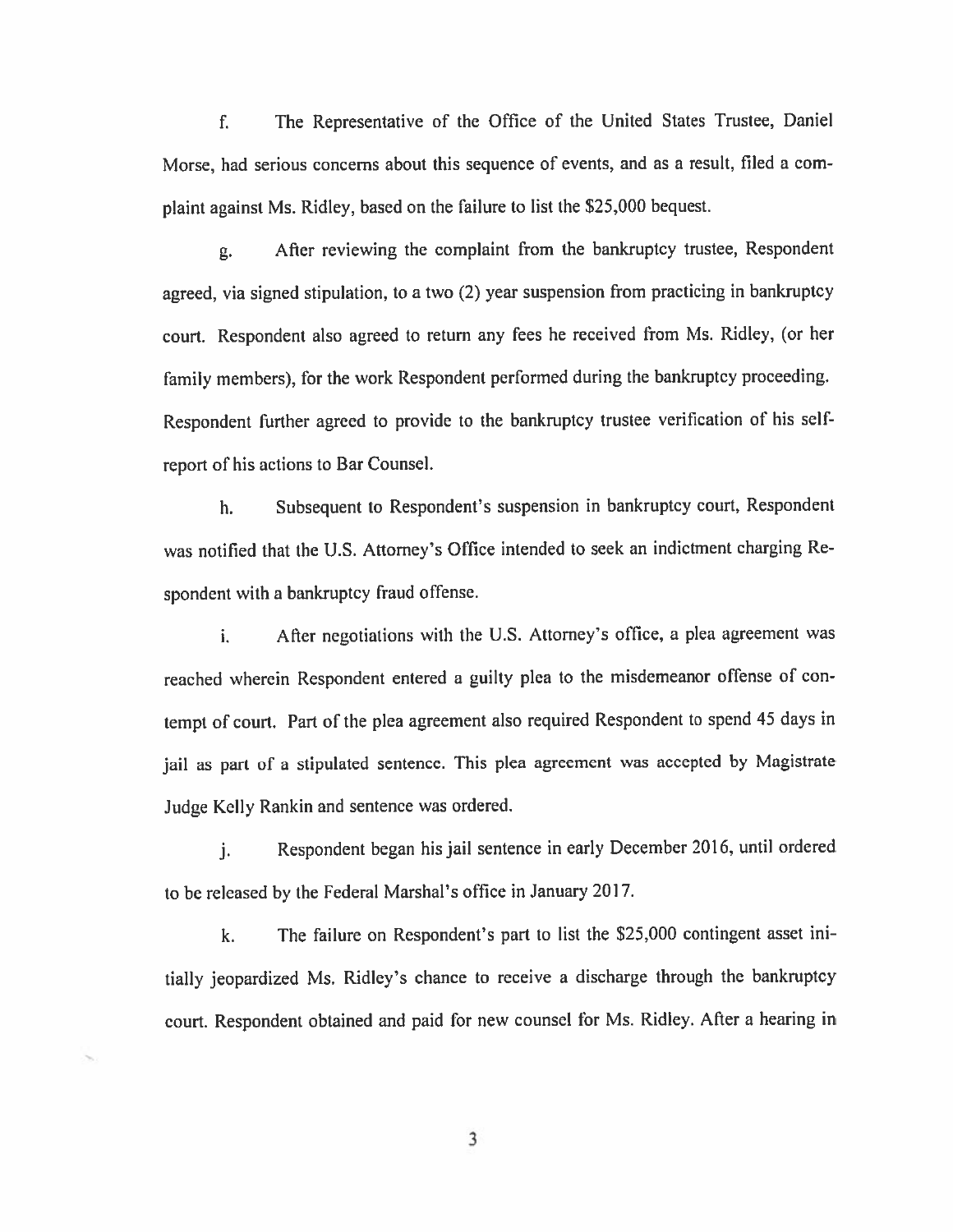bankruptcy court on February 23, 2017, Judge Parker granted Ms. Ridley her discharge of debt.

Respondent has unconditionally admitted that his conduct in the Ridley bankrupt- $2.$ cy matter violated 8.4(b) (criminal conduct reflecting adversely on the lawyer's honesty, trustworthiness or fitness as a lawyer in other respects) and 8.4(c) (conduct involving dishonesty, fraud, deceit, or misrepresentation). The parties have stipulated that these admitted violations may be deemed established by clear and convincing evidence, and the Board so finds.

Pursuant to the parties' stipulation, the charges of violating Rules 3.3 (candor to- $3<sub>1</sub>$ ward the tribunal), 4.1(a) (false statement of material fact) and 8.4(d) (conduct prejudicial to the administration of justice) are dismissed.

The Board having accepted the parties' stipulation with respect to Respondent's  $4.$ violation of Rules  $8.4(b)$  and  $8.4(c)$ , the hearing proceeded with the presentation of testimony and exhibits relevant to the four factors set forth in Rule 15(b)(3)(D), Wyo.R.Disc.Proc., for the purpose of determining the appropriate sanction for Respondent's misconduct. These factors are:

- Whether the lawyer has violated a duty owed to a client, to the public, to the  $(i)$ legal system, or to the profession;
- Whether the lawyer acted intentionally, knowingly, or negligently;  $(ii)$
- (iii) The amount of the actual or potential injury caused by the lawyer's misconduct; and
- (iv) The existence of any aggravating or mitigating factors.

5. The Board finds that Respondent violated duties owed to the public, to the client and to the legal system, as evidenced specifically by Respondent's guilty plea in the federal criminal case. The Board finds that Respondent's violations of Rules 8.4(b) and (c) are violations of the lawyer's duties owed to the public and call into play ABA Standard 5.1, "Failure to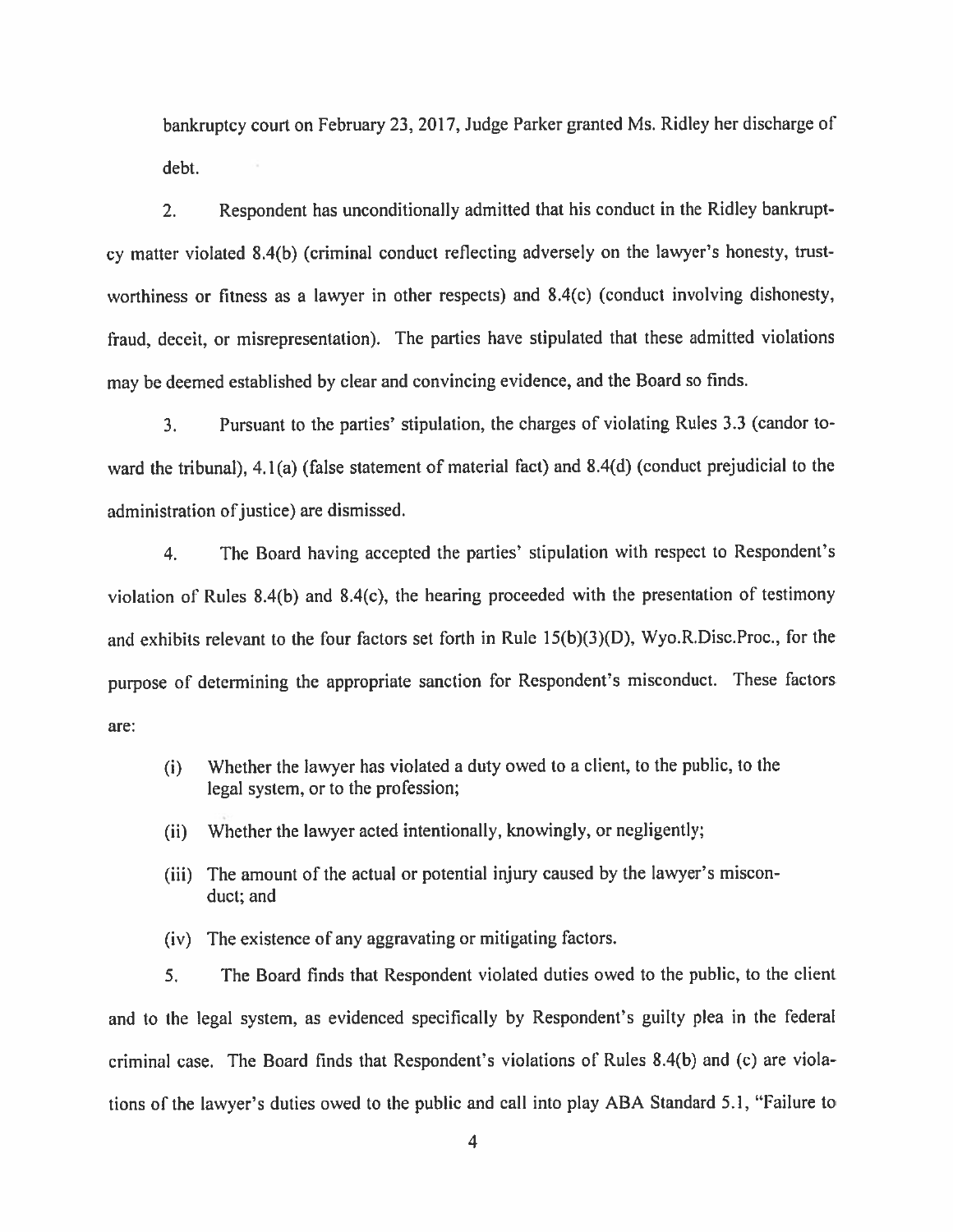Maintain Personal Integrity." The presumptive sanction for Respondent's misconduct pursuant to Standard 5.1 is a suspension.

 $6.$ The Board finds that Respondent acted knowingly and intentionally in failing to disclose the \$25,000 specific bequest in Ms. Ridley's Chapter 7 bankruptcy petition.

 $7<sub>1</sub>$ The Board finds that Respondent's conduct created the potential for substantial injury to the client and the administration of justice, and that the client suffered actual harm as a result of Respondent's conduct in the form of delay, legal exposure and additional litigation.

The Board finds the following aggravating factors: (i) substantial experience in  $\mathbf{8}$ . the practice of law and (k) illegal conduct by Respondent.

The Board finds the following mitigating factors: (a) absence of a prior discipli-9. nary record; (d) timely good faith effort to make restitution or rectify consequences of misconduct; (e) a cooperative attitude toward these proceedings; (g) character and reputation (three district judges attested to Respondent's good character and competence as a lawyer); (k) imposition of other penalties or sanctions (jail time, suspension of practice in the bankruptcy court, adverse publicity and public humiliation); and (I) remorse.

The Board finds that the appropriate sanction for Respondent's conduct is a 90  $10.$ calendar day suspension with credit for 45 days served in the Johnson County Detention Center, for a net suspension of 45 days. The Board finds that suspension for a longer period in this matter would be detrimental to the public at large, particularly those that Respondent has represented at reduced or no cost. The Board finds that there is no likelihood of future damage or risk to the public or administration of justice in general once Respondent has served the net, 45-day suspension.

5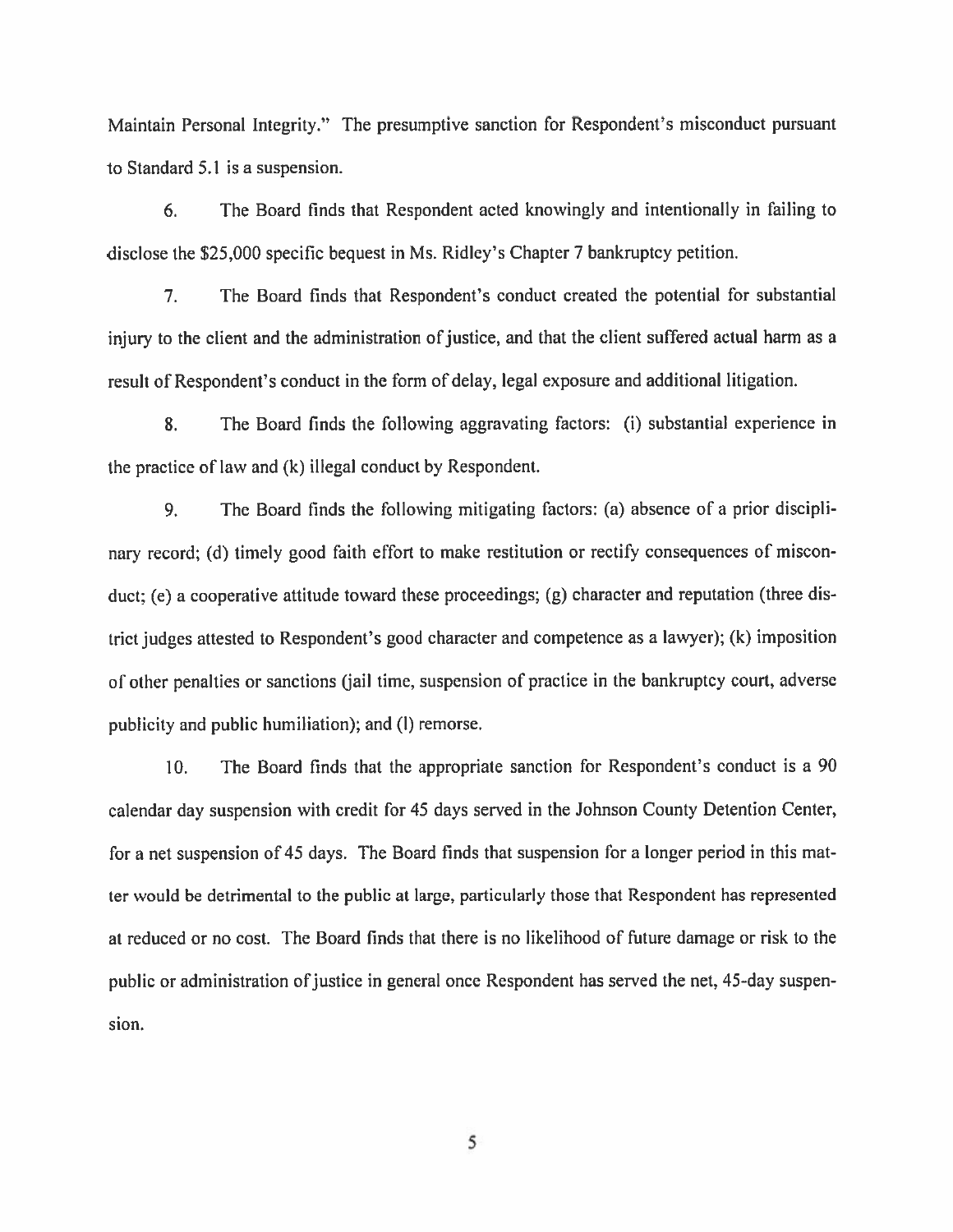#### Conclusions of Law

Rule 8.4(b), Wyo.R.Prof.Cond., provides, "It is professional misconduct for a  $11<sub>1</sub>$ lawyer to: ... (b) commit a criminal act that reflects adversely on the lawyer's honesty, trustworthiness or fitness as a lawyer in other respects."

 $12<sub>1</sub>$ Rule 8.4(c), Wyo.R.Prof.Cond., provides, "It is professional misconduct for a lawyer to: ... (c) engage in conduct involving dishonesty, fraud, deceit or misrepresentation.

Rule 6(c)(4), Wyo, R, Disc, Proc. provides, "When misconduct has been proved by  $13.$ clear and convincing evidence at a hearing, or misconduct has been established by default, [the BPR shall issue a private reprimand or recommend an appropriate public discipline to the Court."

Rule 15(b)(3)(D), Wyo.R.Disc.Proc., lists the factors to be considered in deter- $14.$ mining lawyer sanctions:

In imposing a sanction after a finding of misconduct by the respondent, (D) the BPR shall consider the following factors, as enumerated in the ABA Standards for Imposing Lawyer Sanctions:

(y) Whether the lawyer has violated a duty owed to a client, to the public, to the legal system, or to the profession;

(vi) Whether the lawyer acted intentionally, knowingly, or negligently;

(vii) The actual or potential injury caused by the lawyer's misconduct; and

(viii) The existence of any aggravating or mitigating factors.

The American Bar Association's Standards for Imposing Lawyer Sanctions (here-15. inafter referred to as the "ABA Standards") state, "The purpose of lawyer discipline proceedings is to protect the public and the administration of justice from lawyers who have not discharged, will not discharge, or are unlikely properly to discharge their professional duties to clients, the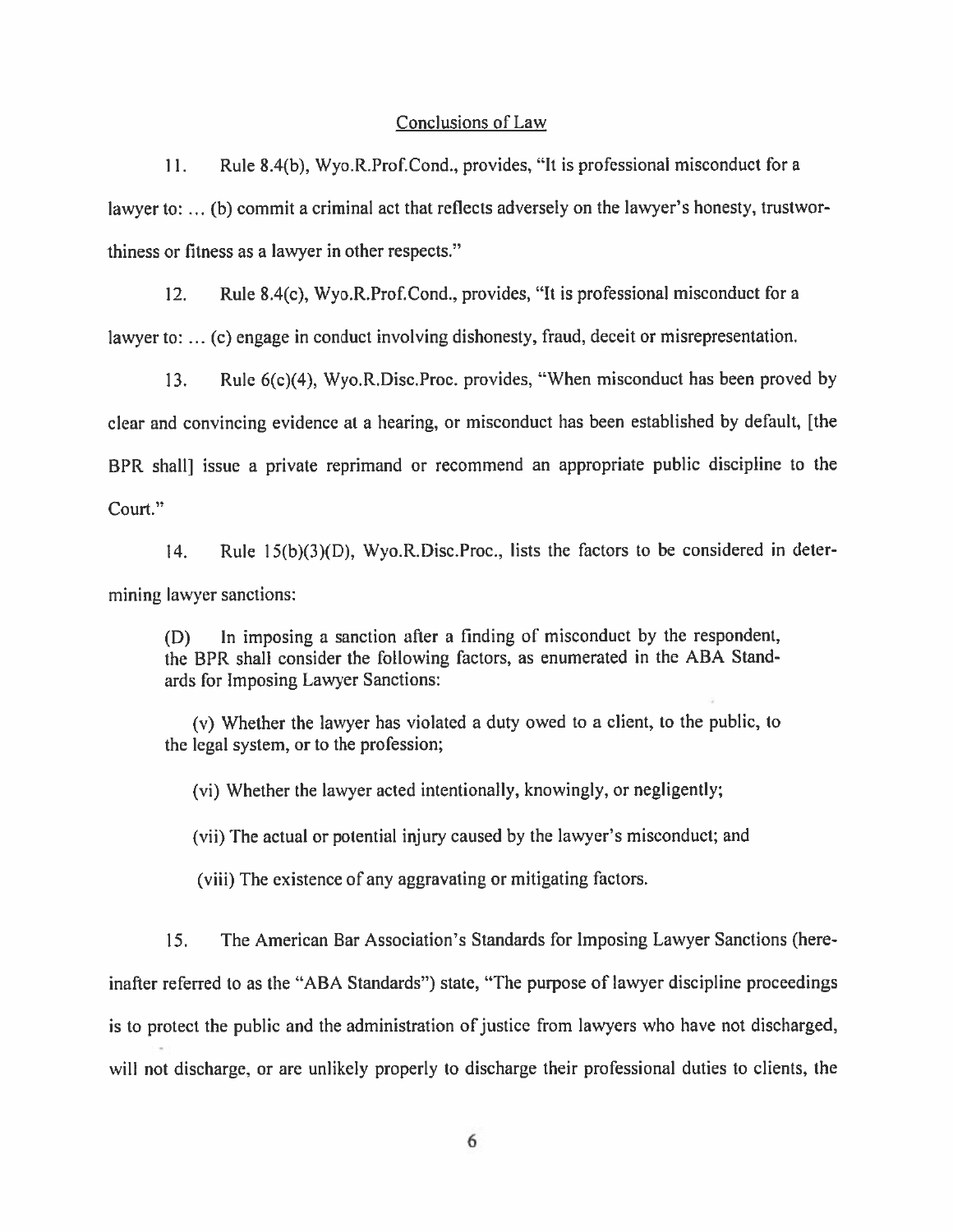public, the legal system, and the legal profession." ABA Standard 3.0 lists the factors to be con-

sidered in imposing a sanction after a finding of lawyer misconduct, and mirrors the language of

Rule  $15(b)(3)(D)$ , Wyo.R.Disc.Proc.:

- the duty violated;  $(a)$
- the lawyer's mental state;  $(b)$
- the potential or actual injury caused by the lawyer's misconduct; and  $(c)$
- the existence of aggravating or mitigating factors.  $(d)$
- The Duty Violated. Respondent's violation of Rules 8.4(b) and (c), which essen-16.

tially involve violation of a duty owed to the public, is addressed in ABA Standard 5.1, "Failure

to Maintain Personal Integrity."

Absent aggravating or mitigating circumstances, upon application of the factors set out in Standard 3.0, the following sanctions are generally appropriate in cases involving a criminal act that reflects adversely on the lawyer's honesty, trustworthiness, or fitness as a lawyer in other respects, or in cases with conduct involving dishonesty, fraud, deceit, or misrepresentation:

 $5.11$ Disbarment is generally appropriate when:

(a) a lawyer engages in serious criminal conduct, a necessary element of which includes intentional interference with the administration of justice, false swearing, misrepresentation, fraud, extortion, misappropriation, or theft; or the sale, distribution or importation of controlled substances; or the intentional killing of another; or an attempt or conspiracy or solicitation of another to commit any of these offenses; or

(b) a lawyer engages in any other intentional conduct involving dishonesty, fraud, deceit, or misrepresentation that seriously adversely reflects on the lawyer's fitness to practice.

- Suspension is generally appropriate when a lawyer knowingly engages in  $5.12$ criminal conduct which does not contain the elements listed in Standard 5.11 and that seriously adversely reflects on the lawyer's fitness to practice.
- Reprimand [i.e., "public censure" under Rule 9(a)(3) of the Wyoming  $5.13$ Rules of Disciplinary Procedure] is generally appropriate when a lawyer knowingly engages in any other conduct that involves dishonesty, fraud, deceit or misrepresentation and that adversely reflects on the lawyer's fitness to practice law.
- Admonition [i.e., "private reprimand" under Rule  $9(a)(4)$  of the Wyoming  $5.14$ Rules of Disciplinary Procedure] is generally appropriate when a lawyer engages in any other conduct that reflects adversely on the lawyer's fitness to practice law.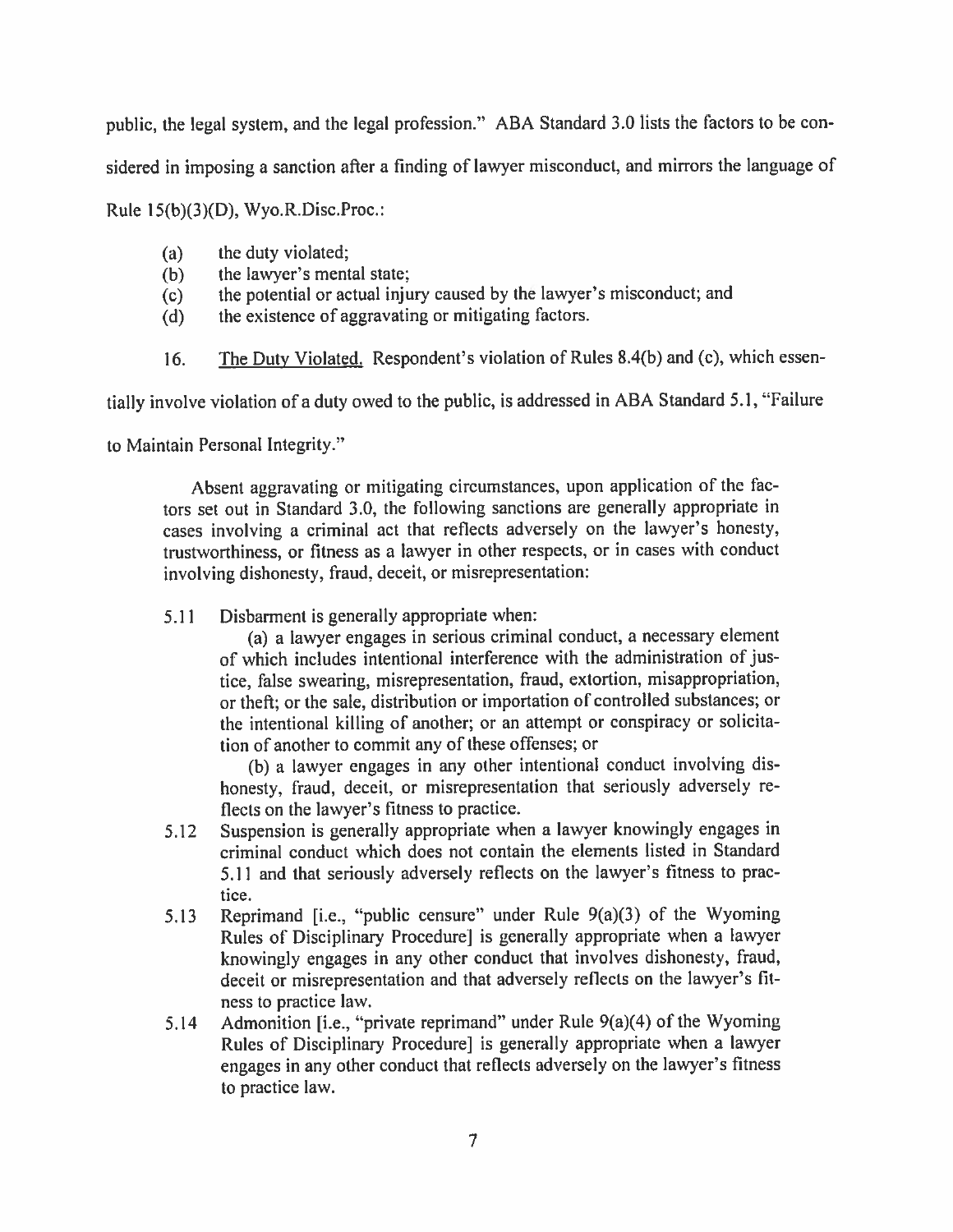The Lawyer's Mental State. The preamble to the ABA Standards includes the fol-17.

lowing discussion regarding mental state:

The mental states used in this model are defined as follows. The most culpable mental state is that of intent, when the lawyer acts with the conscious objective or purpose to accomplish a particular result. The next most culpable mental state is that of knowledge, when the lawyer acts with conscious awareness of the nature or attendant circumstances of his or her conduct both without the conscious objective or purpose to accomplish a particular result. The least culpable mental state is negligence, when a lawyer fails to be aware of a substantial risk that circumstances exist or that a result will follow, which failure is a deviation of a care that a reasonable lawyer would exercise in the situation.

The Potential or Actual Injury Caused by the Lawyer's Misconduct. Under the 18.

ABA Standards, "injury" is defined as "harm to a client, the public, the legal system, or the profession which results from a lawyer's misconduct. The level of injury can range from 'serious' injury to 'little or no' injury; a reference to 'injury' alone indicates any level of injury greater than 'little or no' injury." "Potential injury" is defined as "harm to a client, the public, the legal system or the profession that is reasonably foreseeable at the time of the lawyer's misconduct, and which, but for some intervening factor or event, would probably have resulted from the lawyer's misconduct."

19. Aggravating and Mitigating Factors. ABA Standard 9.0, entitled "Aggravation and Mitigation," provides as follows:

> Generally 9.1

After misconduct has been established, aggravating and mitigating circumstances may be considered in deciding what sanction to impose.

- $9.2$ **Aggravation**
- Definition. Aggravation or aggravating circumstances are any  $9.21$ considerations or factors that may justify an increase in the degree of discipline to be imposed.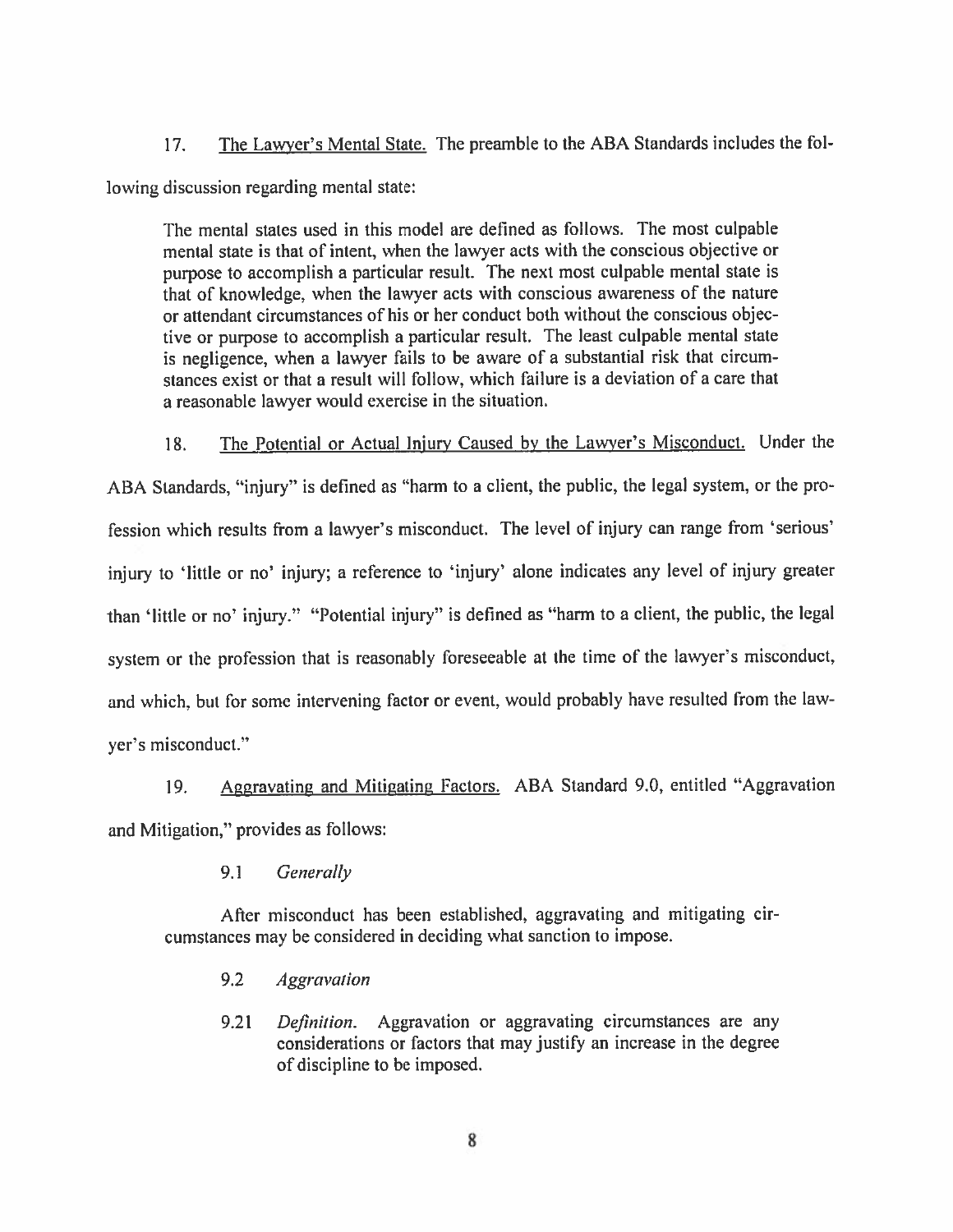- Factors which may be considered in aggravation. Aggravating 9.22 factors include:
	- (a) prior disciplinary offenses;
	- (b) dishonest or selfish motive;
	- (c) a pattern of misconduct:
	- (d) multiple offenses;
	- (e) bad faith obstruction of the disciplinary proceeding by intentionally failing to comply with rules or orders of the disciplinary agency;
	- (f) submission of false evidence, false statements, or other deceptive practices during the disciplinary process;
	- (g) refusal to acknowledge wrongful nature of conduct;
	- (h) vulnerability of the victim;
	- (i) substantial experience in the practice of law;
	- (i) indifference in making restitution; and
	- (k) illegal conduct, including that involving the use of controlled substances.
- 9.3 Mitigation
- $9.31$ Definition. Mitigation or mitigating circumstances are any considerations or factors that may justify a reduction in the degree of discipline to be imposed.
- Factors which may be considered in mitigation. Mitigating factors  $9.32$ include:
	- (a) absence of a prior disciplinary record;
	- (b) absence of a dishonest or selfish motive;
	- (c) personal or emotional problems;
	- (d) timely good faith effort to make restitution or to rectify consequences of misconduct;
	- (e) full and free disclosure of disciplinary board or cooperative attitude toward proceedings;
	- (f) in experience in the practice of law;
	- (g) character or reputation;
	- (h) physical disability;
	- (i) mental disability or chemical dependency including alcoholism or drug abuse when:
		- (1) there is medical evidence that the respondent is affected by a chemical dependency or mental disability;
		- (2) the chemical dependency or mental disability caused the misconduct;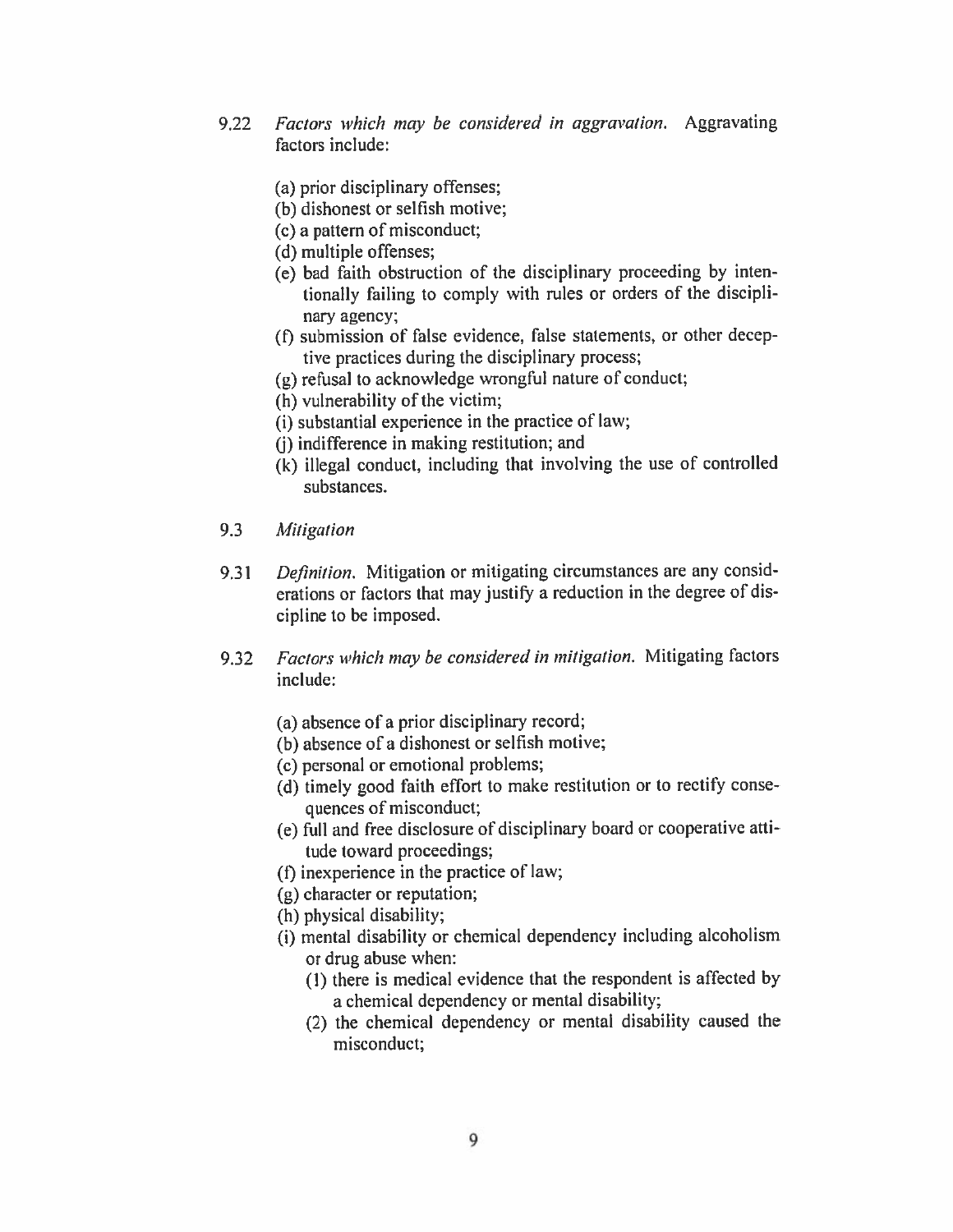- (3) the respondent's recovery from the chemical dependency or mental disability is demonstrated by a meaningful and sustained period of successful rehabilitation; and
- (4) the recovery arrested the misconduct and recurrence of that misconduct is unlikely.
- (i) delay in disciplinary proceedings;
- (k) imposition of other penalties or sanctions;
- (l) remorse; and
- (m) remoteness of prior offenses.
- With respect to costs of disciplinary proceedings, Rule 25, Wyo.R.Disc.Proc., 20.

provides:

Rule 25. Expenses and Costs.

(a) The expenses of members of the BPR, the ROC, Bar Counsel, and Special Bar Counsel, costs of a Disciplinary Judge, and other expenses incurred in the implementation or administration of these rules, shall be paid with funds allocated for that purpose by the Wyoming State Bar. The Wyoming State Bar shall compensate and pay the expenses of Disciplinary Judges.

(b) In addition to any costs assessed by the BPR, the ROC or the Court, an administrative fee of seven hundred fifty dollars (\$750.00) shall be imposed by the BPR in all cases where private discipline, diversion, or public discipline is ordered. The administrative fee shall be assessed on a per-complaint basis.

(c) "Costs" means actual expenses incurred by Bar Counsel, the ROC, the BPR, and the Wyoming State Bar in connection with a disciplinary proceeding, reinstatement proceeding or diversion program, including without limitation the cost of depositions used in a proceeding, hearing transcripts, copying costs, conference call and other telephone expenses, fees for service of process and subpoenas, witnesses fees, fees paid to expert witnesses, and costs associated with travel, meals and lodging for the ROC, the BPR, the BPR Clerk and the Office of Bar Counsel.

(d) When an attorney is privately disciplined, the BPR or the ROC may assess against the attorney the costs incurred in connection with the investigation and disciplinary proceeding, together with the administrative fee.

(e) When public discipline is recommended by the BPR, it shall certify to the Court the costs incurred in connection with the investigation and disciplinary proceeding, together with the administrative fee. The BPR may recommend to the Court the assessment of those costs and, if the Court imposes discipline, the Court may assess all or any part of the certified costs, together with the administrative fee, against respondent.